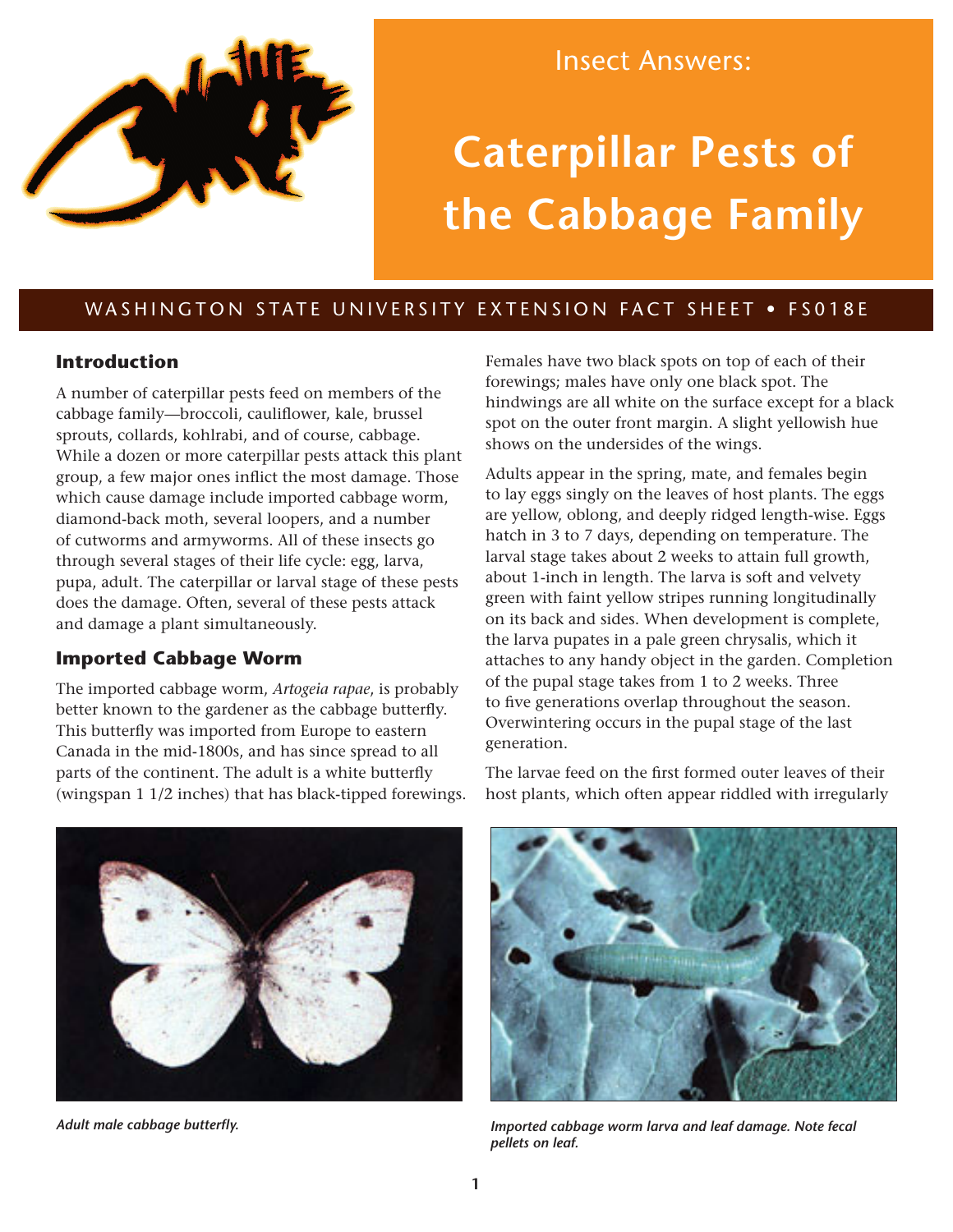shaped holes. As the caterpillar becomes mature, they feed in the center of the head. Fecal pellets can be found between the leaves. This pest damages turnip, radish, mustard, and nasturtiums in addition to the cabbage group.

## **Diamondback Moth**

A second major caterpillar pest of cabbage and related plants is the diamondback moth, *Plutella xylostella*. This pest, also introduced from Europe in the nineteenth century, now has a wide distribution on this continent. The small brown or grayish moths have a wingspan of about 3/4-inch or less. When at rest, the folded wings present an image of light-colored diamond shapes along the wing backs where they meet.

Adults appear in early spring. After mating, females deposit small, almost round, yellowish-white eggs singly or in small groups on both sides of leaves of host plants. Hatching occurs in a few days, and the young larvae begin working as miners between the outer leaf tissues. This insect also feeds on some ornamentals, such as sweet alyssum. Larvae become external feeders within a few days of hatching. As they mature and grow larger they remove leaf tissues, creating holes or sunken areas in the leaves. Mature larvae are approximately 1/3-inch long and pale green in appearance. Pupation takes place in a delicate cocoon

on leaves or in garden debris. A total life cycle may take from 2 to 7 weeks. About four to six generations occur annually. Adults overwinter in plant debris or in the soil.

# **Alfalfa Looper**

The alfalfa looper adult, *Autographa californica*, has a wingspan of up to 1 1/2 inches. The moth has mottled gray forewings; a distinctive, silver, commalike mark occurs in the center of each.

Appearing in the spring, adults mate, and females lay pale yellow hemispherical eggs singly and in clusters on leaves of host plants. The pale green mature larvae are about 1 1/3 inches long, and have a dark top stripe edged with white lines, and two somewhat obscure white lateral lines. These larvae have three pair of true legs attached to the thoracic segments behind the head, and possess prolegs (false legs) attached further down on the abdomen. While the imported cabbage worm and diamondback moth larvae have five pair of prolegs, loopers possess only three pair. Because the looper prolegs are attached near the end of the abdomen,







*Adult diamondback moth (top). Leaf damage done by larval stage of diamondback moth (center). Larvae create holes or sunken areas in leaves. Diamondback moth larva (bottom).*







*Adult alfalfa looper (top). Alfalfa looper larva and damage (center). Cabbage looper larva (bottom).*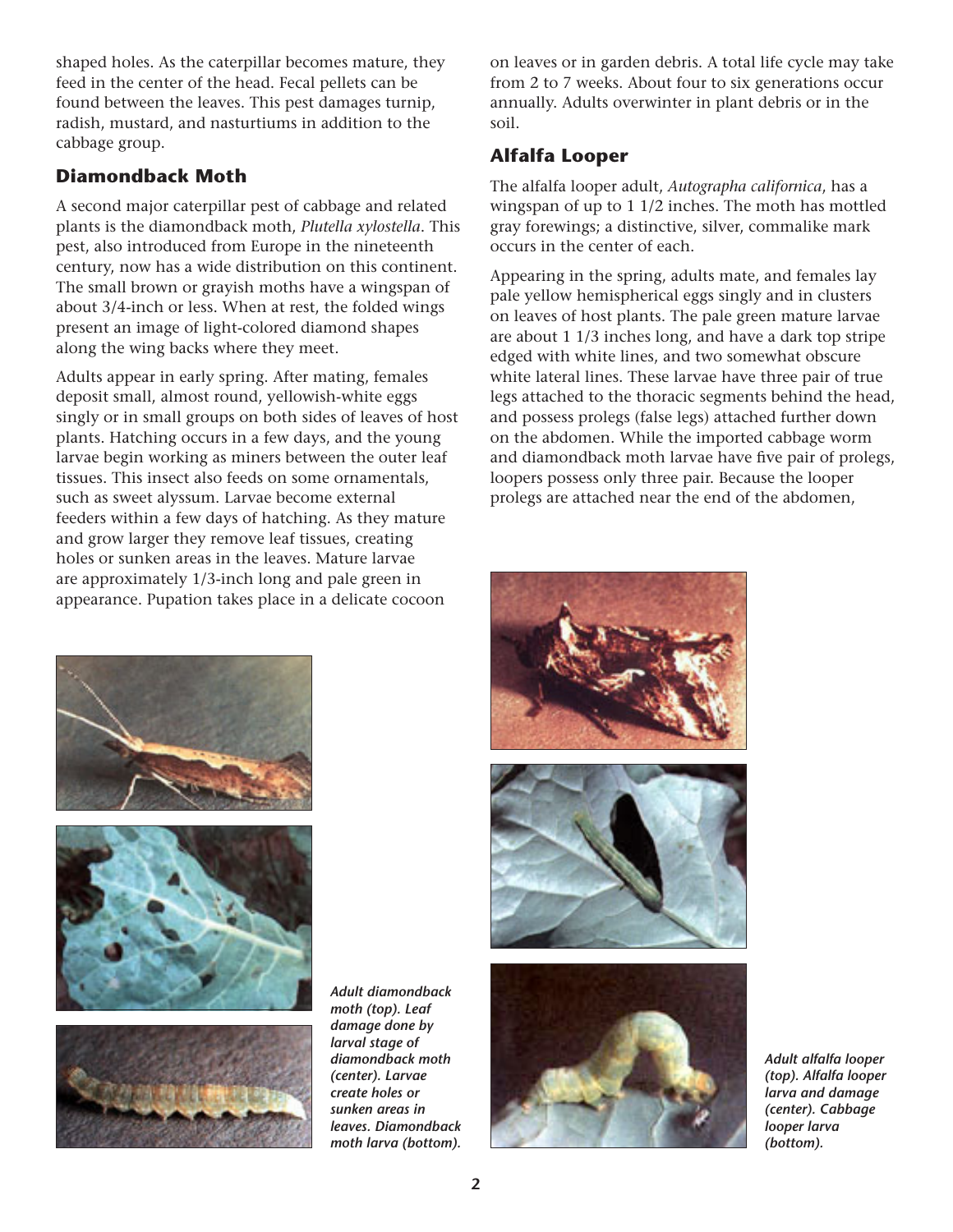

*Western yellowstriped armyworm (light phase). These caterpillars like garden weeds.*

these caterpillars appear to move in a "looping" fashion.

Loopers overwinter in the pupal or adult stages. From three to five generations occur annually. While general feeders, alfalfa loopers can at times cause significant damage to cabbage and related plants. The cabbage looper, *Trichoplusia ni*, is another looper that sometimes attacks these plants. These two loopers are extremely similar in appearance and, therefore, difficult to tell apart.

### **Cutworms and Armyworms**

A number of cutworms and armyworms can cause considerable damage to cabbage family plants. The adults are mostly drab moths, the same size as the alfalfa looper. In fact, they are in the same family of moths which, as adults, are collectively known as "Millers."

Among the many species of armyworms and cutworms that occasionally feed on cabbage, the most commonly encountered are the Bertha armyworm, variegated cutworm, spotted cutworm, army cutworm, western yellowstriped armyworm, zebra caterpillar, and the black cutworm. Many of these caterpillars have strong preferences for certain species of weeds. Gardens surrounded by, or overgrown with, weeds tend to have more serious cutworm and armyworm problems.

## **Control**

All species of caterpillar pests of cabbage and related plants are parasitized or otherwise preyed upon by a variety of biological entities, including parasitic wasps, predacious beetles, disease, birds, and bats. Caterpillar pests may be nearly nonexistent in your garden some years due to these predacious "good guys," adverse climate, or other factors. However, at times, one or several caterpillar pests may be numerous enough that damage becomes intolerable. Then control measures are needed. Physical removal of caterpillars may be helpful, but it is tedious work. Since many caterpillar pests are hard to locate, this method may not be satisfactory. Cages of screen door hardware cloth can be placed over developing plants and left in place through maturity to achieve maximum protection. They are effective in excluding these pests and preventing maggot damage as well (see FS010E, *The Cabbage Maggot in the Home Garden*).

Chemical controls available for use on this plant group are listed in the current PNW Insect Management Handbook or on HortSense at [http://pep.wsu.edu/](http://pep.wsu.edu/hortsense) [hortsense.](http://pep.wsu.edu/hortsense)

Be sure plant species you intend to spray is on the product label before you purchase or use it. Please pay particular attention to bee safety warnings.



*Insect exclusion cage protects cabbage from insect pests, caterpillars.*